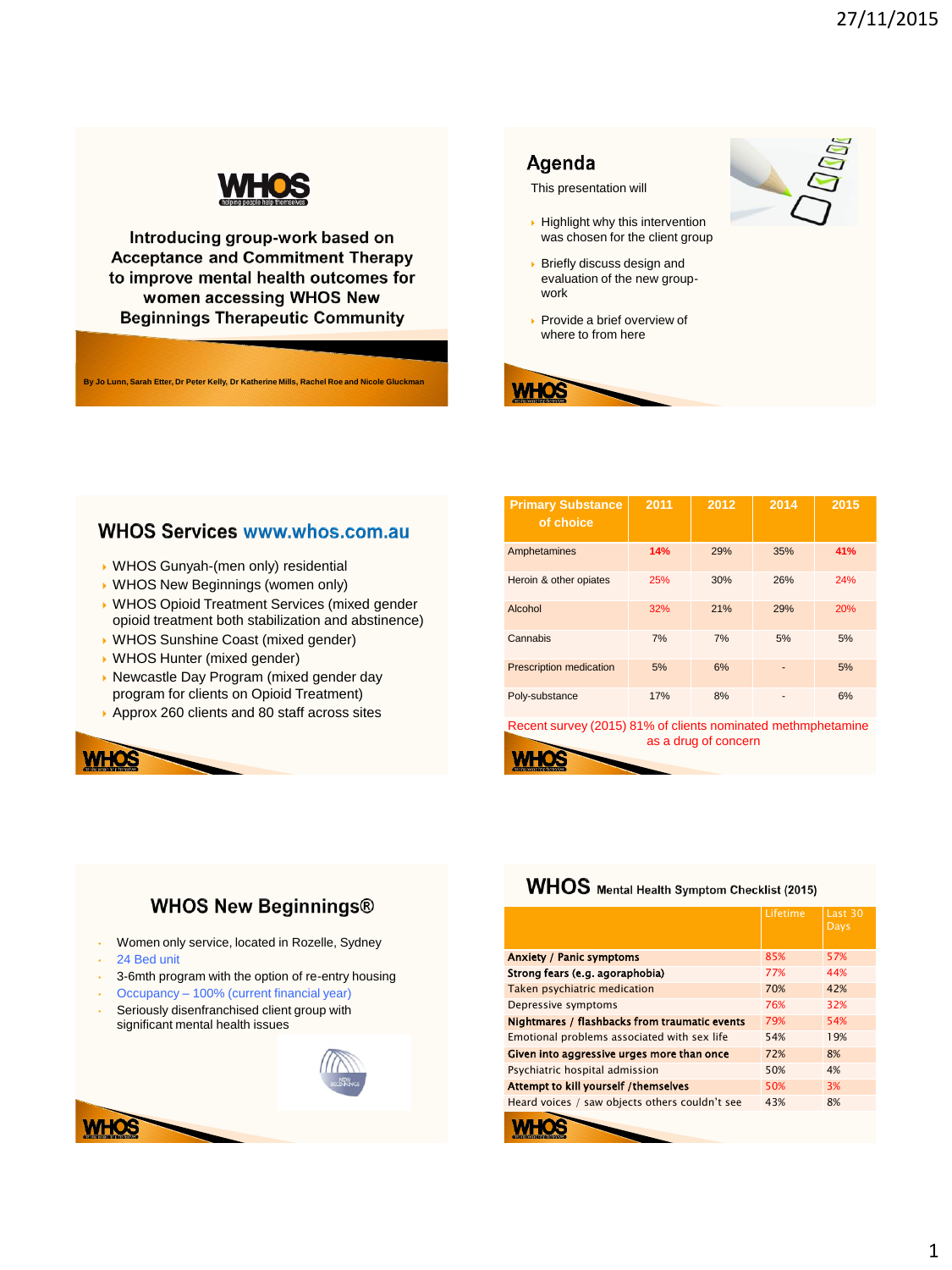### **Women accessing WHOS New Beginnings**

- Mental health symptomology is typically worse (potentially due to initiation into drug use)
- ▶ 80% will have FACS involvement
- **52% will meet the criteria for Borderline Personality Disorder**
- Mills et al (2012) clients experience a *mean of 6 (range 2-10) different trauma types (e.g. rape, child sexual assault, serious accident)*
- **Clients** were asking for support to manage both their own and peers distress (focus groups in 2013, 2014)

*Mills KL et al. (2012). Integrated Exposure*‐*Based Therapy for Co*‐*occurring Posttraumatic Stress Disorder and Substance Dependence: A Randomized Controlled Trial. JAMA; 308(7): <sup>690</sup>*‐*<sup>699</sup>.*



- ▶ Poorer mental health
- ▶ Poorer physical health
- $\rightarrow$  Higher rates of attempted suicide
- Higher levels of poly-drug use
- Poorer Psychosocial functioning
- Poorer SUD treatment outcomes









## **NADA Women's Research Grant**

- ▶ Provide 16 hours of group-work Review and re-write 8 hours -existing Gender Group material
- *Develop 8 hours of Mental Wellness ACT based group-work*
- ▶ Review NB against trauma informed practice protocols
- Staff training-currenlty exploring eLearning options

#### Project Development

- Research assistant (literature reviews, data entry)
- **Literature review**

Expert Advisory Committee-evaluation

#### **Acceptance and Commitment Therapy Mental Wellness Groups**

- ACT is designed to help a person make life decisions and goals in-line with what they value most and to pursue these goals despite feelings of discomfort and/or distress they may experience.
- ACT intervenes by building persons resilience to unpleasant emotions.
- Exposure based intervention that can be delivered in group settings (consistent with TC model)
- Six 1 hour, experiential groups were developed in consultation with ACT experts
- Staff were comprehensively trained to deliver the intervention ensuring long term sustainability of the groups



- **The ACT Group Intervention was delivered once a** week, for six weeks, clients had to have completed 4 hours of the intervention to be included in the treatment group (n=25)
- Historical control group data was collected from clients who were in NB from 3 months to directly before the ACT was trialed. To be included in the control group, women had to have completed at least 4 weeks standard treatment. (n=23)

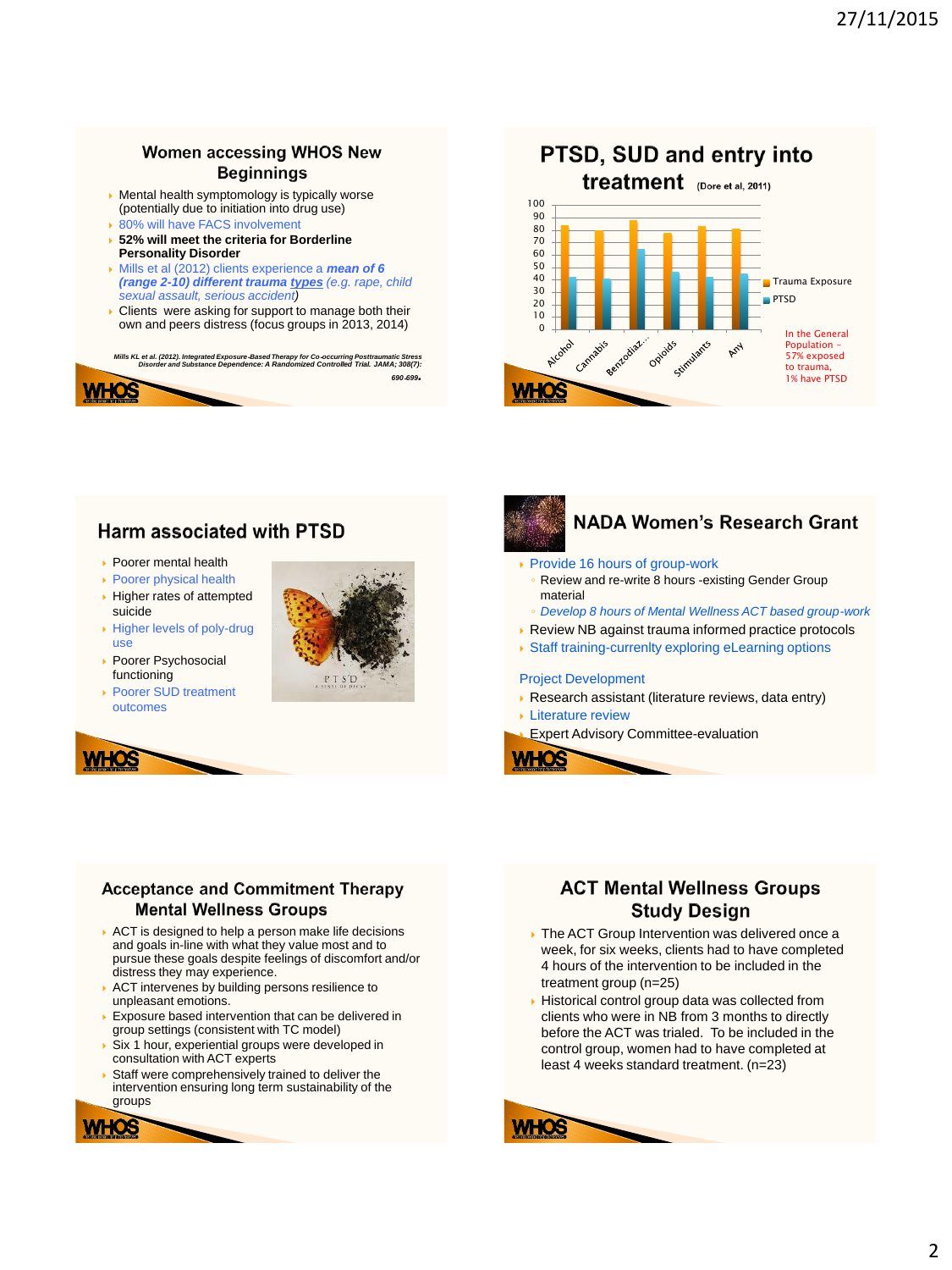# **Assessments Tools used**

**WHOS** 

- K10 Plus screens for mental health symptom distress. higher the score the more the distress
- PTSD Symptom Checklist higher the score, the more the distress
- EUROHIS QOL- Quality of Life, the higher the score the more satisfaction a client is feeling about their life
- Qualitative data was also collected about what clients liked most, least, recommended changes and any other comments

*4-6 hours of ACT group-work over 4-6 weeks, Once staff were trained, no disruption to the service delivery*





# **EUROHIS Quality of Life - level of**



### **Client feedback What was most valuable?**

- *'Being made aware of what affects our decisions and how to live by our values'*
- *'How we have the power to choose our behaviour'*
- *'It was a new way of understanding and managing my life'*
- *'I walked in really uninterested. But I walked out very pleased I had heard what I heard and learnt'*





## What improvements can be made to the groups?

- **2 nd most common comment**
- *'Make the class longer as we could get more out of It'*